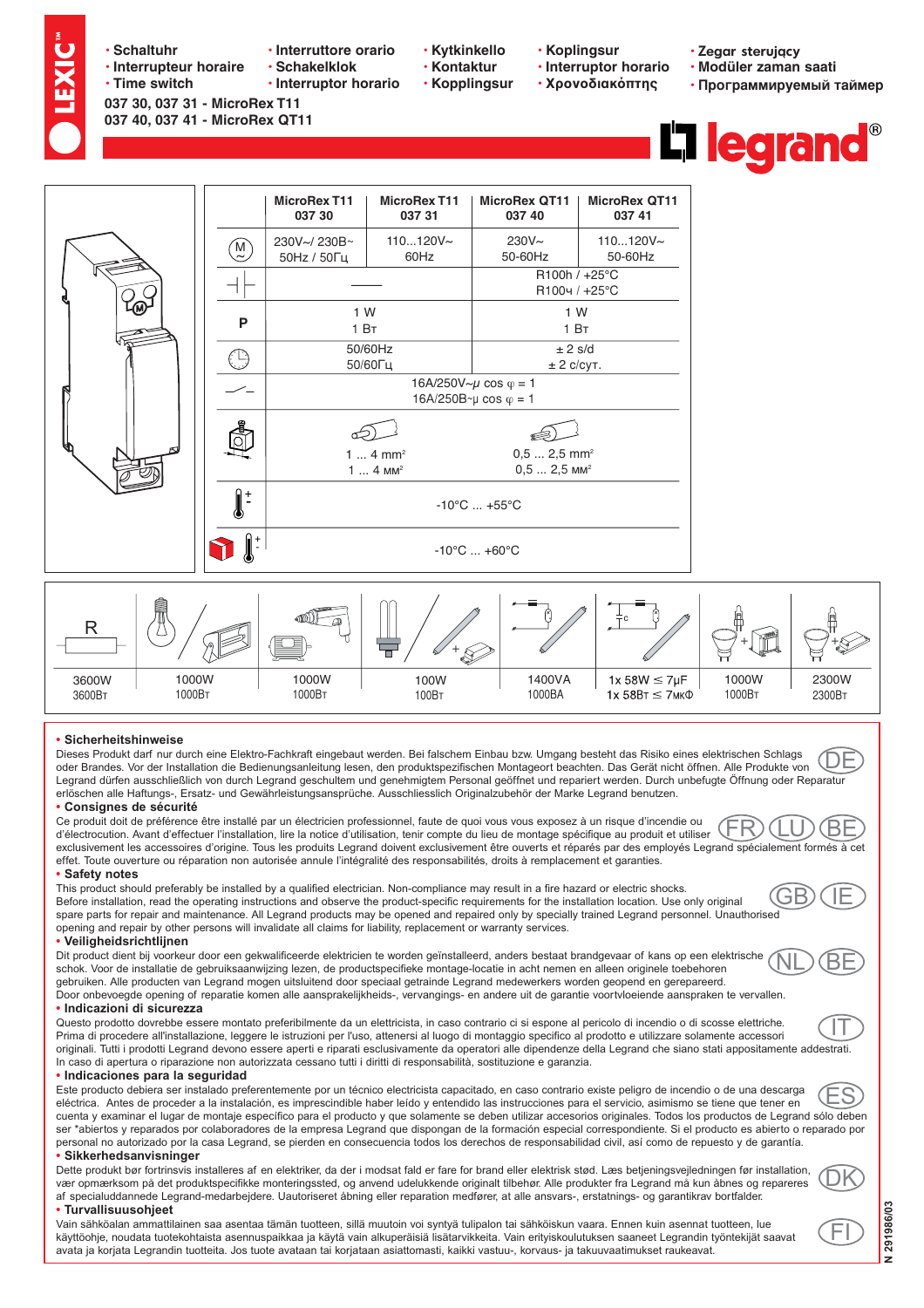#### **• Sikkerhetsinstrukser** Dette produktet bør helst installeres av elektrofagfolk. Hvis ikke er det fare for brann og elektriske støt. Les bruksanvisningen før installering. Velg et monte-NO ringssted som oppfyller de produktspesifikke betingelsene og bruk kun originalt tilbehør. Produkter fra Legrand må bare åpnes og repareres av spesialopplærte Legrand-medarbeidere. Uautorisert åpning eller reparasjon av produktet medfører at alt produsent-, erstatnings- og garantiansvar opphører. **• Säkerhetsinformation** Denna produkt får bara installeras av en behörig elektriker, annars föreligger risk för brand eller elektrisk stöt. Läs bruksanvisningen före installationen och se SE till att monteringsplatsen blir rätt i förhållande till produkten. Använd endast originaltillbehör. Produkter från Legrand får endast öppnas och repareras av specialutbildad personal från Legrand. Om produkten öppnas eller repareras utan tillstånd, upphör alla garantier att gälla och ansvars- eller ersättningsanspråk kommer inte att godkännas. **• Indicações de segurança** Este produto deveria apenas ser montado por pessoal electrotécnico especializado, caso contrário existe o perigo de ocorrer um incêndio ou um choque PT eléctrico. Antes da instalação, ler as instruções relativas ao funcionamento, respeitar o local de montagem específico ao produto e utilizar somente acessórios originais. Todos os produtos da Legrand deverão ser abertos e reparados exclusivamente por funcionários especialmente qualificados. A abertura ou a reparação do produto não autorizadas provocam a perda dos direitos (do utilizador) de substituição, de garantia ou de responsabilidade por parte da empresa. **• Saugumo nuorodos** Pageidautina, kad šį gaminį instaliuotų tik elektrotechnikos specialistai, priešingu atveju kyla gaisro arba elektros smūgio pavojus. Prieš instaliuodami perskaitykite LT naudojimo instrukcijas, atsižvelkite į specifines sąlygas gaminio montavimo vietoje ir naudokite tik originalius priedus. Visus "Legrand" gaminius leidžiama atidaryti ir taisyti tik specialiai išmokytiems "Legrand" darbuotojams. Neleistinas atidarymas arba taisymas anuliuoja visus įsipareigojimus dėl atsakomybės, keitimo ir garantijos. **• Wskazówki bezpieczeństwa** Niniejszy produkt powinien być w miarę możliwości instalowany przez wykwalifikowanych elektryków; w przeciwnym razie istnieje zagrożenie pożarem lub PL porażeniem prądem. Przed instalacją należy przeczytać instrukcję obsługi, przestrzegać zaleceń dotyczących specyfiki miejsca montażu i stosować wyłącznie oryginalne akcesoria. Tylko specjalnie przeszkoleni współpracownicy firmy Legrand są upoważnieni do otwierania i naprawiania jakichkolwiek produktów Legrand. Nieuprawnione otwarcie lub naprawa powoduje wygaśnięcie roszczeń z tytułu gwarancji, wymiany i odpowiedzialności. **• Bezpečnostné pokyny** Tento výrobok by sa mal inštalovať predovšetkým odborníkom na elektrinu, v opačnom prípade vzniká nebezpečenstvo požiaru alebo nebezpečenstvo úderu SK elektrickým prúdom. Pred inštaláciou si prečítajte návod na oblsuhu, všimnite si miesto montáže špecifické pre výrobok a používajte len originálne príslušenstvo. Všetky výrobky firmy Legrand sa smú otvárať a opravovať výhradne špeciálne zaškolenými pracovníkmi firmy Legrand. Neoprávneným otvorením alebo opravou zanikajú všetky nároky na ručenie, náhradu a záruku. **• Varnostni napotki** Naj proizvod inštalira le pooblaščen električar, v nasprotnem primeru obstaja nevarnost požara ali električnega udara. Preberite pred zašetkom inštalacije SI navodilo za uporabo in upoštevajte mesto montaže, ki je specifično za proizvod ter uporabljejte le originalno dodatno opremo. Proizvode firme Legrand lahko odpirajo in popravljajo le posebej izšolani sodelavci firme Legrand. V primeru nepooblaščenega odpiranja ali popravila ugasnejo vse jamstvene pravice, kot tudi zahtevki za nadomestilo in garancijske pravice. **• Bezpečnostní pokyny** Tento výrobek smí instalovat pouze kvalifikovaný elektrikář, protože v opačném případě hrozí nebezpečí požáru nebo úrazu elektrickým proudem. Před instalací CZ si pozorně pročtěte návod k obsluze, zohledněte specifiku výrobku ve vztahu k montážnímu místu a používejte jen originální náhradní díly. Všechny výrobky firmy Legrand smějí otevírat a opravovat výlučně pracovníci speciálně vyškolení firmou Legrand. V případě neoprávněného otevření nebo opravy zanikají všechny nároky na ručení, náhradu a záruku. **• Biztonsági útmutatások** Ezt a terméket lehetőleg villamos szakember szerelje be. Egyéb esetben tűzveszélyes vagy áramütés veszélyes lehet. Telepítés előtt olvassa el a kezelési HU útmutatót, a termék számára alkalmas szerelési helyszínt válasszon, és csak eredeti tartozékokat használjon. A Legrand cég összes termékét kizárólag a Legrand speciális képzettséggel rendelkező dolgozói nyithatják ki és javíthatják. Ha illetéktelenek kinyitják a készüléket vagy javításokat végeznek rajta, minden garanciális, pótlási és szavatossági igény megszűnik. **• Güvenlik bilgileri** Bu ürün sadece uzman ve yetkili bir elektrikçi tarafndan kurulmal/monte edilmelidir, aksi halde yangn tehlikesi veya elektrik çarpma tehlikesi TR CY sözkonusudur. Kurma ve montaj çalışmasından önce kullanma kılavuzunu okuyunuz, ürüne özel montaj yerini dikkate alınız ve sadece orijinal aksesuarlar kullannz. Tüm Legrand ürünleri sadece özel eğitilmiş Legrand elemanlar tarafndan açlabilir ve onarlabilir. Ürünlerin izinsiz ve yetkisiz açlmas veya onarlmas halinde, üreticinin tüm sorumluluk, yedek tedariki ve garanti yükümlülükleri kaybolur. • **Mæsuri de securitate.** Instalarea acestui produs nu se va face decât de cætre un electrician calificat, în caz contrar existând pericol de incendiu sau de producere a unor RO scurt-circuite electrice în rețea. Înainte de instalare citiți instrucțiunile de montaj, identificați locul de montaj adecvat produsului și utilizafli numai accesorii originale. Toate produsele Legrand pot fi deschise și reparate numai de către personal autorizat Legrand. Prin deschiderea sau repararea neautorizată a produsului firma este exonerată de orice obligații, înlocuire sau garanție. • Οδηνίες ασφαλείας Η εγκατάσταση αυτού του προϊόντος πρέπεί κατά προτίμηση να γίνεται από διπλωματούχο ηλεκτροτεχνίτη, διαφορετικά υπάρχει κίνδυνος πυρκαγιάς ή ηλεκτροπληξίας. Πριν την εγκατάσταση διαβάστε τις οδηγίες χρήσης. Εγκαταστήστε το προϊόν σε κατάλληλο σημείο, χρησιμοποιώντας μόνο τα γνήσια εξαρτήματα. Όλα τα προϊόντα της Legrand επιτρεπέται να ανοίγονται και να επισκευάζονται μόνο από ειδικά εκπαιδευμενους συνεργάτες της Legrand. Με το άνοιγμα ή την επισκευή από μη εξουσιοδοτημενο προσωπικό ακυρώνονται όλοι οι όροι σχετικά με την ευθύνη του κατασκευαστή και κάθ δικαίωμα για αντικατάσταση ή εγγύηση. **• Sicherheitshinweise** Dieses Produkt ist vorzugsweise von einem qualifizierten Elektrotechniker zu installieren. Bei unsachgemäßer Installierung bzw. Benutzung besteht AT LI die Gefahr von elektrischem Schlag bzw. Brandgefahr. Vor dem Installieren die Bedienungsanleitung durchlesen und die spezifische Einbaustelle für das Produkt berücksichtigen. Das Gerät nicht öffnen. Alle Legrand-Produkte dürfen ausdrücklich nur von Personen geöffnet und repariert werden, die von Legrand dazu geschult und zugelassen sind. Durch das unzulässige Öffnen und Reparieren werden die Produkthaftung des Herstellers sowie die Garantie- und Ersatzansprüche des Käufers hinfällig. Ausschließlich Originalzubehörteile verwenden. **• Ohutusnõuded** Seda toodet peaks eelistatavalt paigaldama professionaalne elektrik, vastasel korral tekib tule- või elektrilöögi oht. Enne paigaldamist lugege läbi kasutusjuhend, järgige toote paigalduskoha erisusi ning kasutage ainult originaal-lisaseadmeid. Kõiki Legrandi tooteid tohivad eranditult avada ja remontida ainult vastava EE koolituse läbinud Legrandi töötajad. Mittelubatud avamise või remondi korral kaotavad kehtivuse kõik tootevastutuse- asendamise- ja garantiiga seotud õigused. **• Drošības norādījumi** Šis izstrādājums galvenokārt jāuzstāda elektriķim, jo citādi var rasties aizdegšanās vai elektrošoka bīstamība. Pirms uzstādīšanas jāizlasa ekspluatācijas LV instrukcija, jāņem vērā izstrādājumam norādītā montāžas vieta un jāizmanto tikai oriģinālie piederumi. Visus "Legrand" izstrādājumus drīkst atvērt un labot tikai speciāli apmācīti "Legrand" darbinieki. Neatļautas atvēršanas vai labošanas gadījumā tiek zaudētas visas tiesības, kas ir noteiktas attiecībā uz materiāla defektiem, kompensāciju un garantiju. • Меры предосторожности Установка изделия должна производиться только квалифицированным электриком. Несоблюдение данного требования может привести к воз-RU никновению пожара или поражению электрическим током. Перед установкой внимательно ознакомьтесь с инструкцией по эксплуатации. Вскрытие, ремонт и техническое обслуживание должны выполняться только сотрудниками компании Legrand, имеющими соответствующую подготовку, а также с использованием только оригинальных запасных частей. При несанкционированном вмешательстве в конструкцию изделия с него снимаются все гарантийные обязательства. **TWISSIJET** Ikun aħjar jekk dan il-prodott jinstallah elektrizin kwalifikat. Jekk dan il-prodott ma jkunx installat skond 1-istruzzjonijiet jew isir użu ħażin minnu jista' jipprovoka MTxokk elettriku jew jikkawża nirien. Qabel ma tinstallah aqua 1-istruzzjonijiet sew u kkunsidra 1-post spećifiku fejn ikun se jitwaħħal.Iżżarmax dan il-prodott. Il-prodotti kollha talmarka Legrand għandhomjinfetħu u jissewwew biss minn personal imħarreģ uapprovat mil-Legrand. F'każ li 1-prodott jiżżarma jew jissewwa minnpersuni mhux awtorizzati, id-ditta ma tibqax responsabbli, id-dritt li jiği sostitwit b'wieħed ğdid jintilef u 1-garanzija taqa'. Uza biss aććessorji oriğinali.